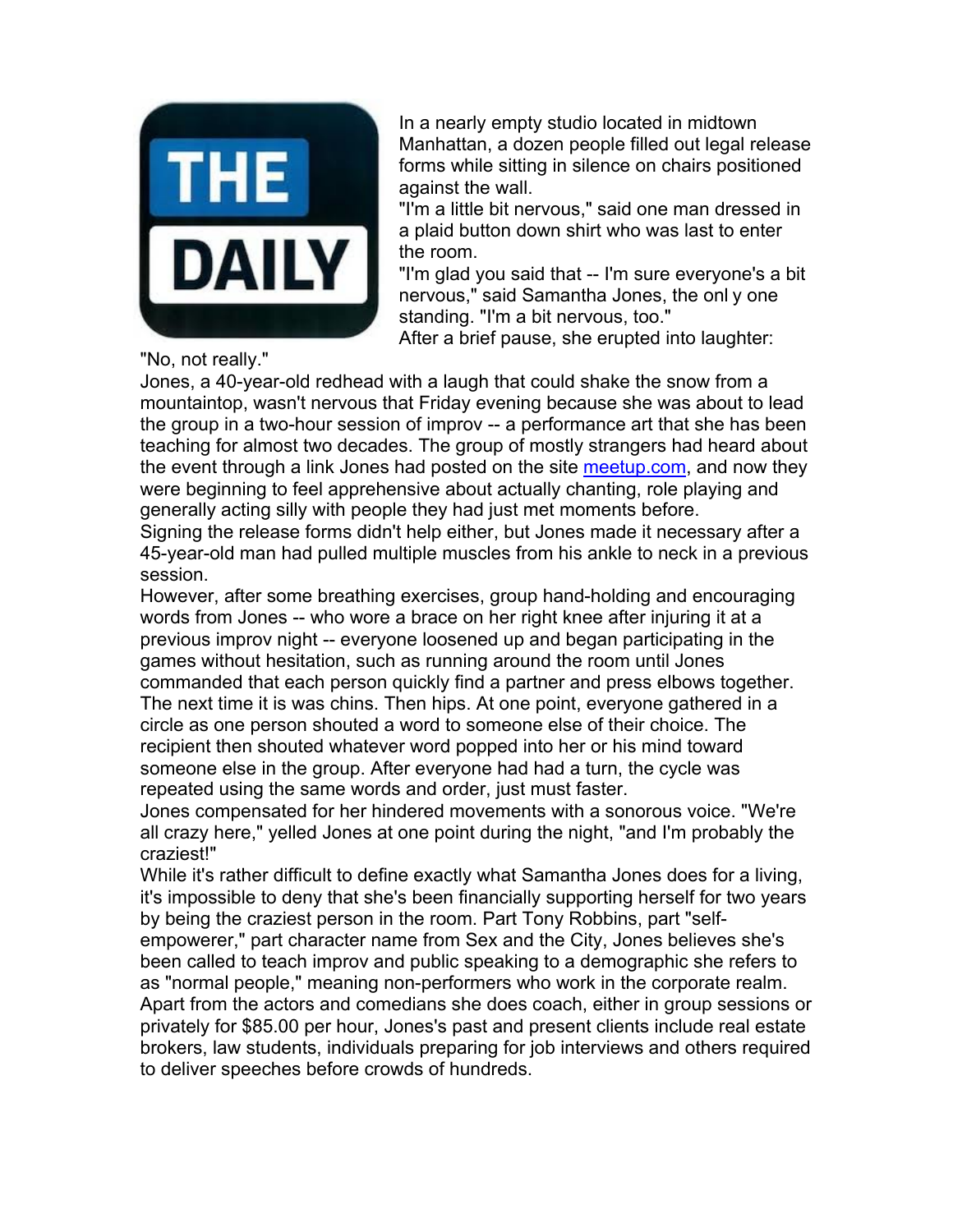"There are people in the business world who will just jump in on an acting class cause they think it will be interesting, but ultimately nobody shows them how to use those tools in their life -- and that's what I do," Jones told The Daily prior to the night's activities.

However unique Jones's techniques may be, her service is only one of many in a burgeoning market where improv coaches are being sought by companies and entrepreneurs alike to improve their bottom line. Across the country, improv is gaining legitimacy as a valuable corporate training tool, from Orange County, California where Everyday Improv's Bob Doll says the phenomenon has gone "mainstream," to Jacksonville, Florida where John Bryan of the company Improv! Corporate Workshops has seen such growth in his business that three other companies offering similar services have popped up in the vicinity since he started about a decade ago. And, although the experience is generally a fun time, the workshops are meant to amount to much more than a mere night of entertainment for the office.

"Essentially, we know that a lot of the skills that make our actors successful on stage are also skills that translate really well into business," said Tom Yorton, CEO of Second City Communications, a subsidiary of the legendary improvisation theater, Second City. "Things like how to listen, read a room, quickly innovate, work well as an ensemble – all of those things that are essential to being a good improviser in a theater context are also really important with corporate clients, too."

Yorton also noted over the phone from his office in Chicago that his company has nearly doubled its output since 2005, now conducting about 400 corporate engagements of various kinds a year around the globe -- half of those being with Fortune 1000 companies.

"I know that for business people, the tools of improv are useful because it's all about agreement," said John Frusciante, an Artistic Associate at New York's Upright Citizens Brigade Theater, an organization dedicated to improv that was co-founded by Amy Poehler. "Rather than saying 'your idea isn't very good, let's talk about my idea,' you say 'here's why you're idea is great, and here's what I can add to it.'"

Aside from the increasing awareness of improv brought on by shows like "Whose Line Is It Anyway?" and those who regularly rely on the technique in their dialog, like director Judd Apatow and scriptwriter Larry David, some, such as Jones, believe the relationship between improv and business is blossoming because now, more than ever, people are self-employed, either working freelance from contract to contract or trying to promote their own Web 2.0 start-up. It's no longer just the lawyers, politicians and sales teams who need to worry about persuading others to buy what they're selling, but everyone who dreams of creating something themselves.

"Everyone's more independent now," said Will Hines, Academic Supervisor at the UCB Theater, who can see the link between self-reliance and improv. "It seems like the more time goes on, the less we are dependent on any company to take care of us." Hines was also quick to note that although he hasn't seen an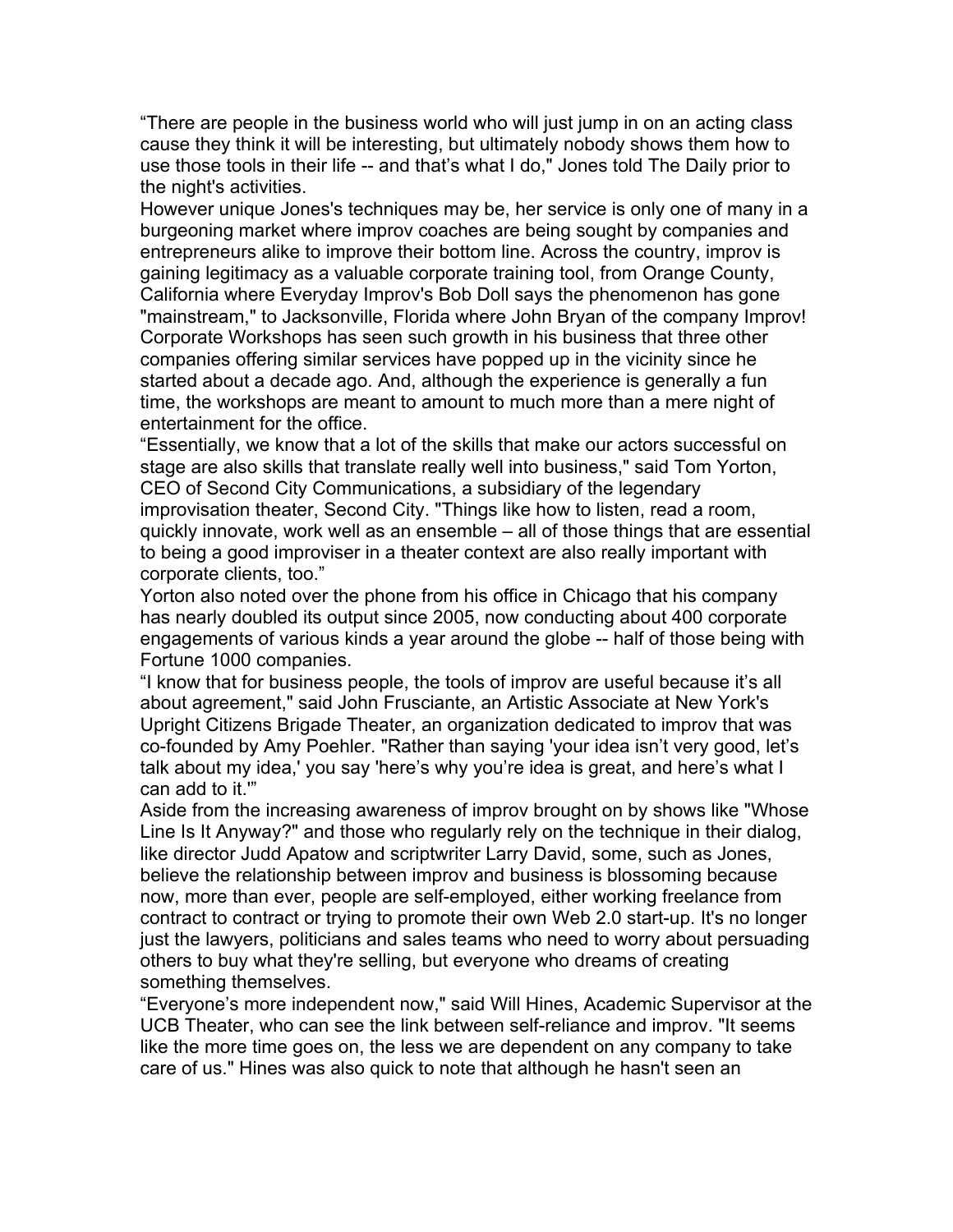upswing in UCB corporate workshops, the demand has remained steady since the theater started offering the service in the mid-2000s.

Not too long ago, Brian Rothenberg and his start-up, SkillSlate, a website that connects local professionals such as dog walkers and photographers with the people who need them, hired Jones for an evening session. Along with a few other co-workers, Rothenberg, who says he's not in anyway an outgoing person, was lead by Jones in a time Rothenberg described as "all about saying 'yes.'" After drinking some wine and getting comfortable, one of the activities that night involved arranging four chairs as if they were car seats and acting out various scenes featuring a jumble of characters, from a strict military officer to The Queen of England.

"It was actually really helpful for us as a small company to break down some of the formalities that we experience at work, and have her take us through a lot of fun exercises that help us interact in a new and different way," said Rothenberg, who recently graduated from NYU with an MBA. "When we're so used to being in a room at our office trying stuff on a whiteboard and talking about how the technical complexities of the site will work, it sometimes stifles the creativity. So going into this session as a team in a completely different context from what we're used to, and just doing crazy things and acting out funny scenes, it made us feel more connected."

In the Pacific Northwest, Leif Hansen of Spark Interaction, a company that helps people overcome their fears and get engaged through group activities and improvisation, couldn't agree more.

"Innovation and creativity are crucial to a business surviving right now," said Hansen, "and I can't think of better group of people to teach about creativity and innovation than the people who are doing this for their life, and having to create entire worlds on their feet."

In addition to his business, Hansen, who sometimes begins his workshops by saying 'The goal of the next two hours is for us to make as many mistakes as possible' and lead a session with a group of accountants a couple months ago, also built and maintains the current Applied Improvisation Network website, a place for professionals and amateurs interested in the field to gather. According to Hansen, the network has grown from 50-100 members to 2000 in under six years. The group is holding a world conference in Baltimore from June 16 to 19. Interestingly, another aspect that some believe is driving the improv-business alliance is the same thing that most start-ups depend on for growth: technology. Despite the advantages smart phones, Facebook and Twitter provide entrepreneurs, Hansen is also aware that too much time spent staring at screens and communicating through text messages can lead to a social atrophy of sorts. If life is performance, then those like Hansen would argue that we all could use a bit more practice getting in touch with our bodies. Hansen designed a workshop called "Soul Tech" specifically to combat our unhealthy dependence on our machines, and it was featured on the Today Show in 2009.

While making clear that he's not a Luddite and that Second City embraces social media, Yorton argues that successful communication skills involve much more than just the ability to select the appropriate emoticon. "There are certain things